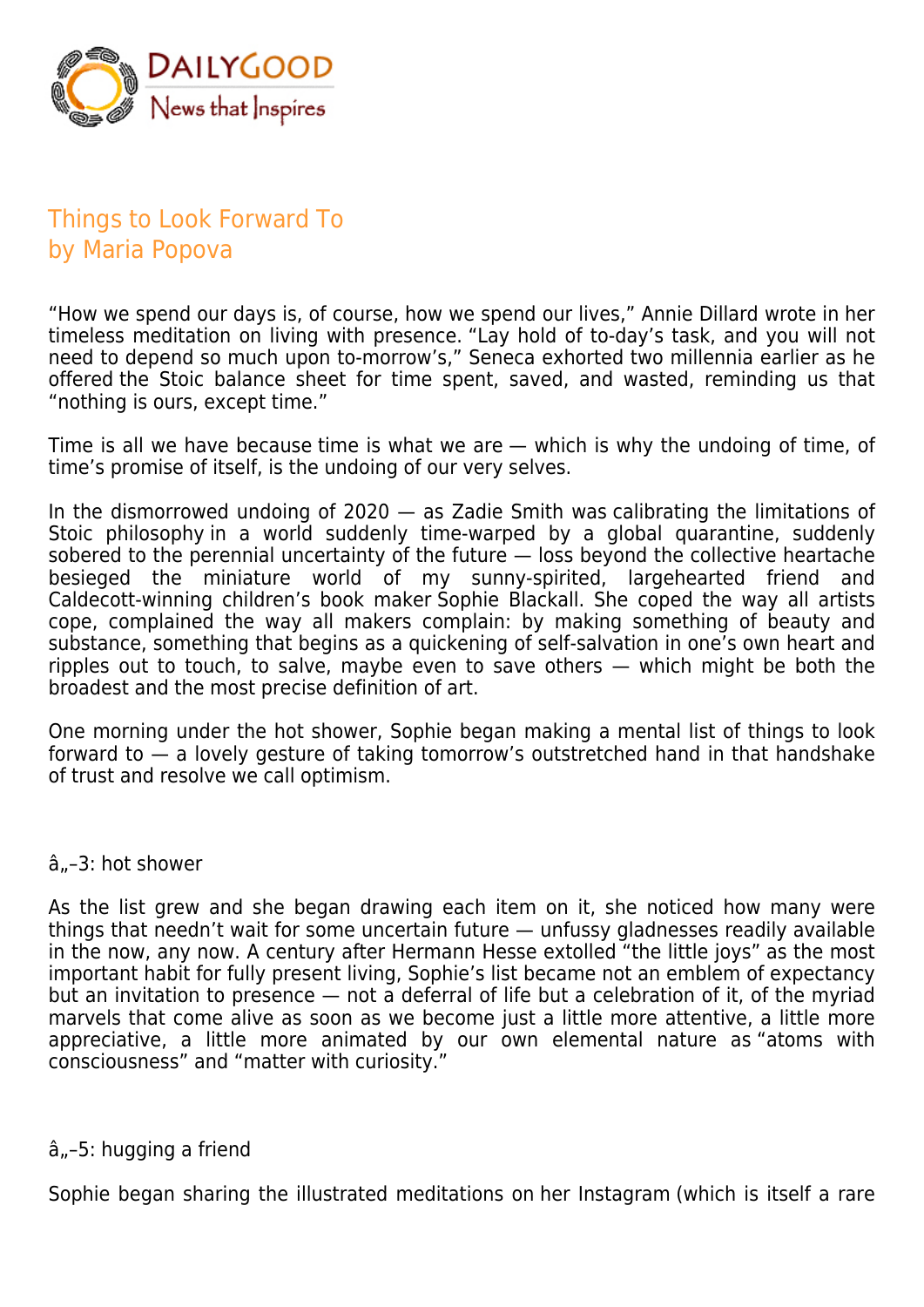island of unremitting delight and generosity amid the stream of hollow selfing we call social media) — each part record of personal gladness, part creative prompt. Delight begets delight — people began sending her their responses to these prompts: unbidden kindnesses done for neighbors, unexpected hobbies taken up, and oh so many sweet strange faces drawn on eggs.

A slipstream of tomorrows hence, her list became Things to Look Forward to: 52 Large and Small Joys for Today and Every Day (public library) — a felicitous catalogue partway between Tolstoy's Calendar of Wisdom and poet Ross Gay's Book of Delights, every page of it radiant with the warmth and wonder that make life worth living and mark everything Sophie makes.

 $\hat{a}_{n}$ –14: listening to a song you've heard before

You can relish a rainbow and a cup of tea, sunrise and a flock of birds, a cemetery walk and a friend's newborn, the first blush of wildflowers in a patch of dirt and the looping rapture of an old favorite song. You can't tidy up the White House, but you can tidy up that neglected messy corner of your home; you can't mend a world, but you can mend the hole in the polka-dot pocket of your favorite coat. They are not the same thing, but they are part of the same thing, which is all there is — life living itself through us, moment by moment, one broken beautiful thing at a time.

â"-48: walking in cemeteries

â.,-22: weddings

### $\hat{a}_{n}$ –10: first snow

Sophie writes in the preface:

I have always been a cheerful sort of person, able to find the silver lining in just about any cloud, but 2020 was a son-of-a-cumulonimbus. There was the pandemic, of course, which knocked us all sideways. Like most people, I tried to remain hopeful, counting my blessings, grateful to be alive when so many were dying. But also like most people, I was full of anxiety and fear and grief and uncertainty. My partner, Ed, and I worried about bills, fretted about my aging parents, and missed our kids, who were living away from home. Deciding to downsize, we moved out of the apartment we had happily rented for ten years with our blended family, the longest either of us had ever lived anywhere. We canceled our wedding, because we knew we couldn't get married without our loved ones. Then in the fall, Nick, the dear, queer father of my children, died in an accident on the other side of the world. The thunderclouds really closed in then, and for a while I struggled to find any rays of hope. I almost lost sight of beauty and wonder and delight.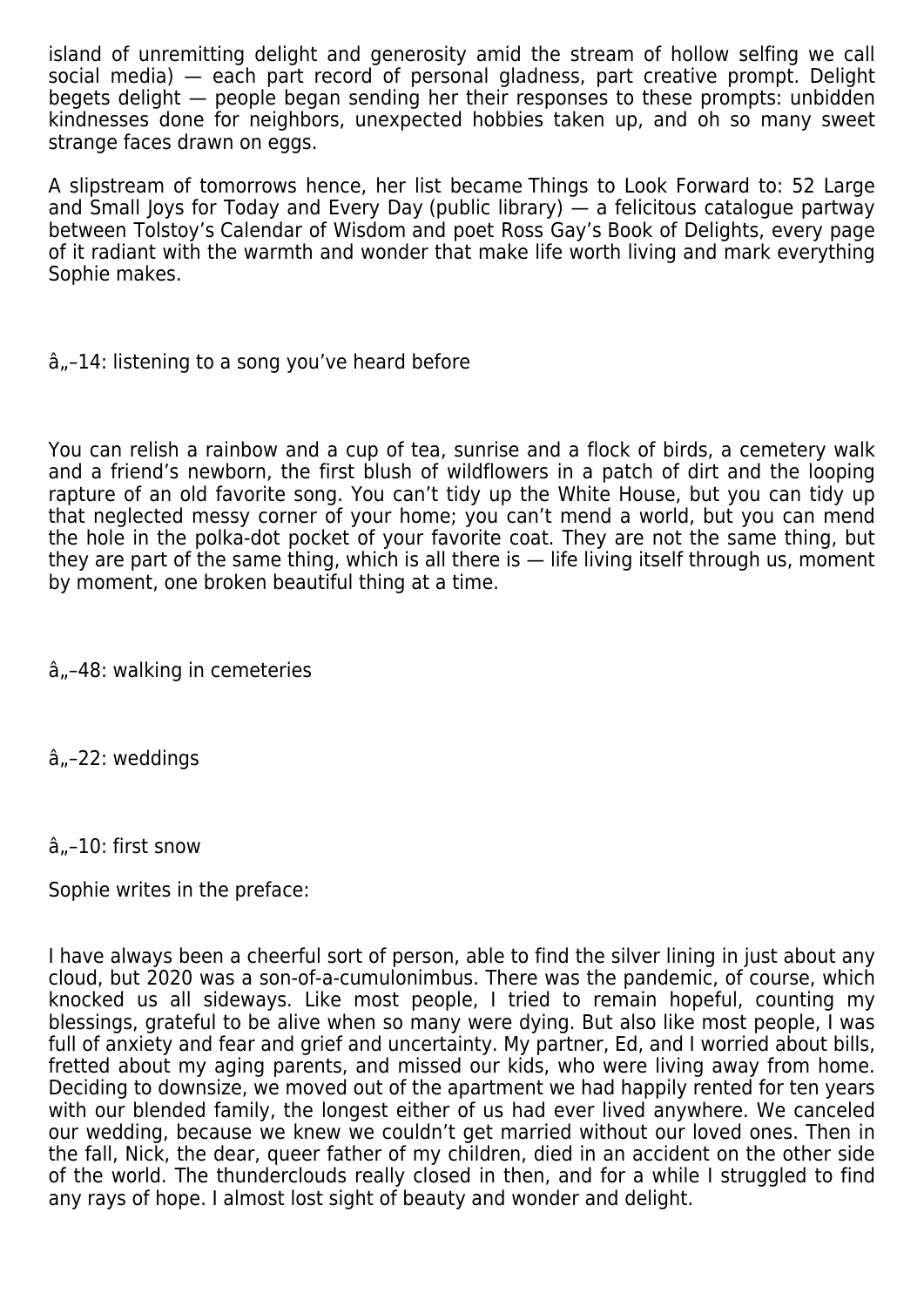With an eye to the dangerous seductions of nostalgia - that longing not for a bygone time but for the bygone selves and certitudes that time contained — she adds:

I have often found myself romanticizing the Before Times, when we could travel the world and hug our friends and shake hands with strangers, but I have come to the conclusion that it's better to look forward: to gather the things we've learned and use our patience and perseverance and courage and empathy to care for each other and to work toward a better future for all people. To look forward to things like long-term environmental protection and racial justice; equal rights and an inclusive society; free health care and equitable education; an end to poverty, hunger, and war. But we can also look forward to everyday things that will buoy our spirits and make us laugh and help us feel alive and that will bring others comfort and hope.

### $\hat{a}_{n}$ –27: collecting pebbles

Tucked between the quiet joys of painting on pebbles and rereading a favorite passage from a favorite book and enfolding a loved one in a simple hug is the unfailing consolation of the cosmic perspective and its simplest, most enchanting guise, which the visionary Margaret Fuller reverenced, a century and a half earlier amid a world torn by revolutions and economic collapse, as "that best fact, the Moon."

### â..-21: a full moon

In the twenty-first entry, devoted to the full Moon, Sophie writes:

Wherever we are in the world, we see the same moon. It's the same moon earliest humans would have seen, waxing and waning, rising and setting. Depending on where we were thousands of years ago, we would look to a full moon to mark time, to tell us when to plant corn, when to lay the rice to dry, and when to expect the ducks back. Now we look to the moon and marvel that men have traveled there in unlikely contraptions and actually set foot on its surface. It is our stepping-stone to the vast universe, and looking at a full moon can make us feel very small and very young. But it can also remind us to make the most of our time here on earth, to pop corn and throw rice and watch for ducks.

 $\hat{a}_{n}$ –44: doing your taxes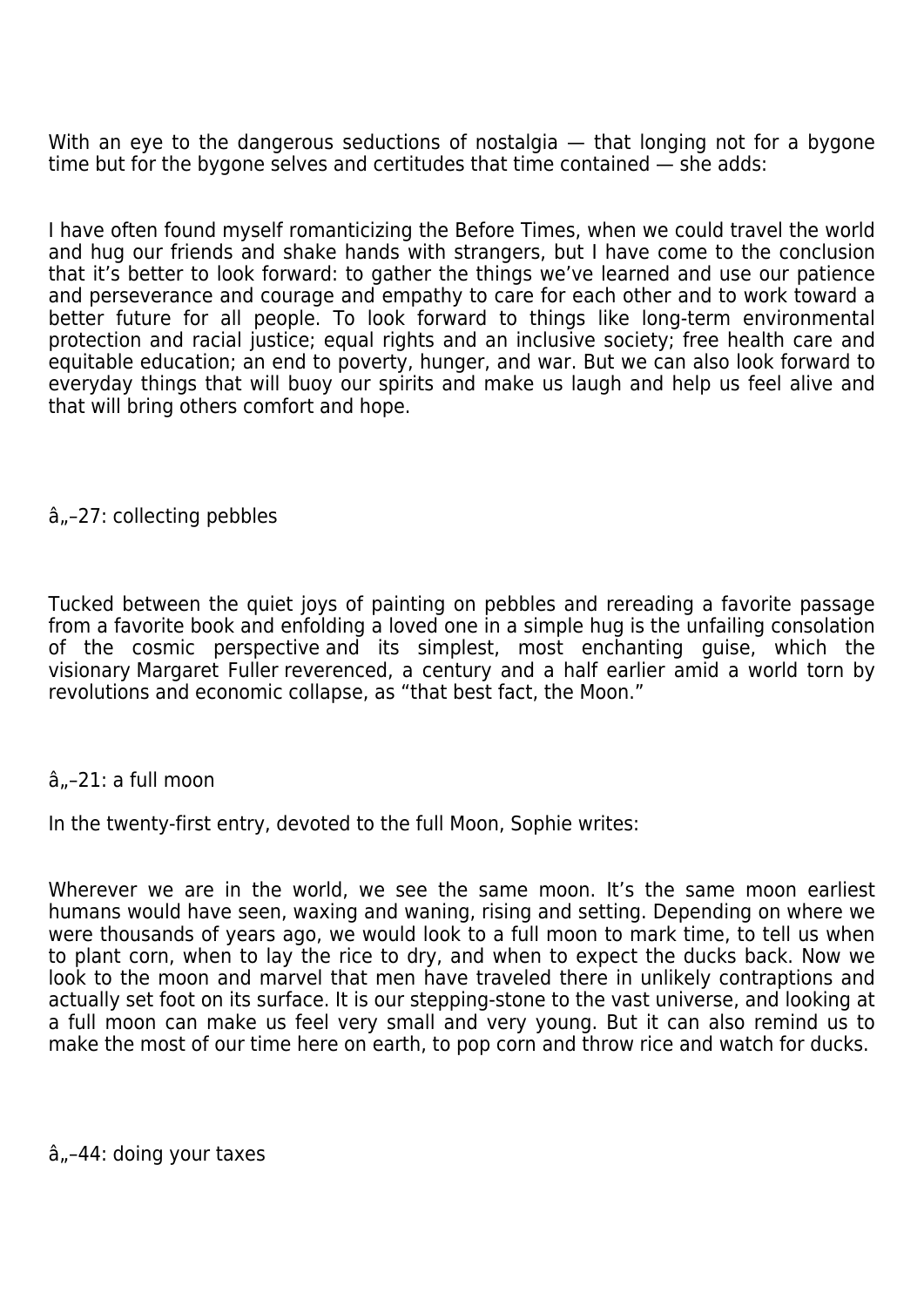## $\hat{a}_{n}$ –31: moving the furniture around

#### $\hat{a}_{n}$ –25: new glasses

What makes the book so wondrous is that each seemingly mundane thing on the list shimmers with an aspect of the miraculous, each fragment of the personal opens into the universal, each playful wink at life grows wide-eyed with poignancy.

In the thirtieth entry, titled "Clean Laundry" and illustrated with a stack of neatly folded grey T-shirts, Sophie writes:

I tend to put off washing clothes until the last possible day, when I'm reduced to leggings with holes and the mustard top that inspires people to ask if I'm feeling OK, but clean laundry means a whole closet of possibilities. I can dress like a nineteenth-century French farmer or an Edwardian ghost or a deckhand on a whaler off Nantucket. Actually, those are pretty much my three options, but there are many subtle variations.

My clothes are pre-owned, unruly, and difficult to fold, but my partner wears a uniform. Not the kind with epaulets or creased slacks or his name embroidered on his chest, but a deliberate, self-selected uniform. Ed is a playwright and a teacher, and he heeds the advice of Gustave Flaubert: "Be regular and orderly in your life, so that you may be violent and original in your work."

Once a year, he purchases six gray T-shirts and a dozen pairs of black socks and multiples of carefully chosen, unremarkable shirts and pants. On laundry day, his neatly folded piles of clean clothes are so dear and familiar they put a lump in my throat.

Pulsating through the book, through the list, through the life is the one thing that saves us all: love — the love of partners and of friends, of children and of flowers, of books and music and list-making and this whole improbable living world. Indeed, the entire book is one extended love letter to life itself, composed of the miniature, infinite loves that animate any given life.

In entry  $\hat{a}_{n}$ –37, titled "Falling in Love," Sophie writes:

I met my husband, Nick, when I was twenty-one, and we moved in together before the year was out. We got married when I was twenty-five, and I had my first child at twenty-six. But I didn't fall in love, not properly, until I was thirty-six. And it wasn't with my husband. It wasn't that Nick and I didn't love each other. We did. We were best friends. He could play "My Funny Valentine" on his teeth and make anything out of nothing: a 1930s-style playhouse, a shirt out of a vintage tablecloth, Halloween costumes